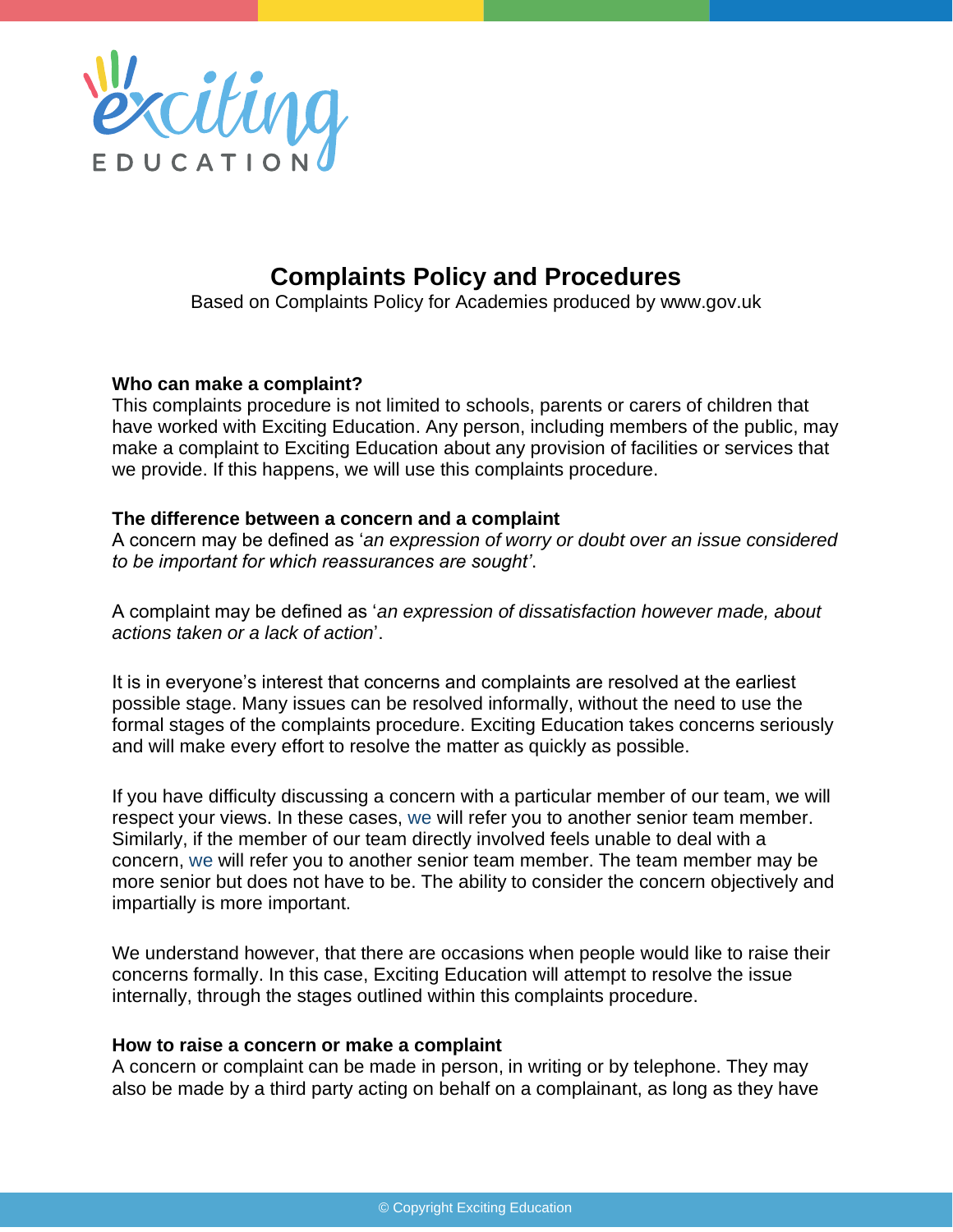

appropriate consent to do so.

Complaints against Exciting Education team members should be made in the first instance, to Christiaan Stirling, via email using chris@excitingeducation.co.uk*.* Please mark the email as Private and Confidential.

Complaints that are about Christiaan should be addressed to Abby Turton (the CEO of the Emotional Logic Centre), via email using the following email abby.turton@emotionallogiccentre.org.uk. Please mark the email as Private and Confidential.

For ease of use, a template complaint form is included at the end of this procedure. If you require help in completing the form, please contact us. You can also ask a thirdparty organisation for example like Citizens Advice to help you.

In accordance with equality law, we will consider making reasonable adjustments if required, to enable complainants to access and complete this complaints procedure. For instance, providing information in alternative formats, assisting complainants in raising a formal complaint or holding meetings in accessible locations.

#### **Anonymous complaints**

We will not normally investigate anonymous complaints. However, Christiaan, if appropriate, will determine whether the complaint warrants an investigation.

#### **Time scales**

You must raise the complaint within three months of the incident or, where a series of associated incidents have occurred, within three months of the last of these incidents. We will consider complaints made outside of this time frame if exceptional circumstances apply.

#### **Complaints received outside of term time**

We are often closed during school holidays so we will consider complaints made outside of term time to have been received on the first school day after the holiday period.

#### **Scope of this complaints procedure**

This procedure covers all complaints about any provision of community facilities or services by Exciting Education.

If other bodies are investigating aspects of the complaint, for example the police, local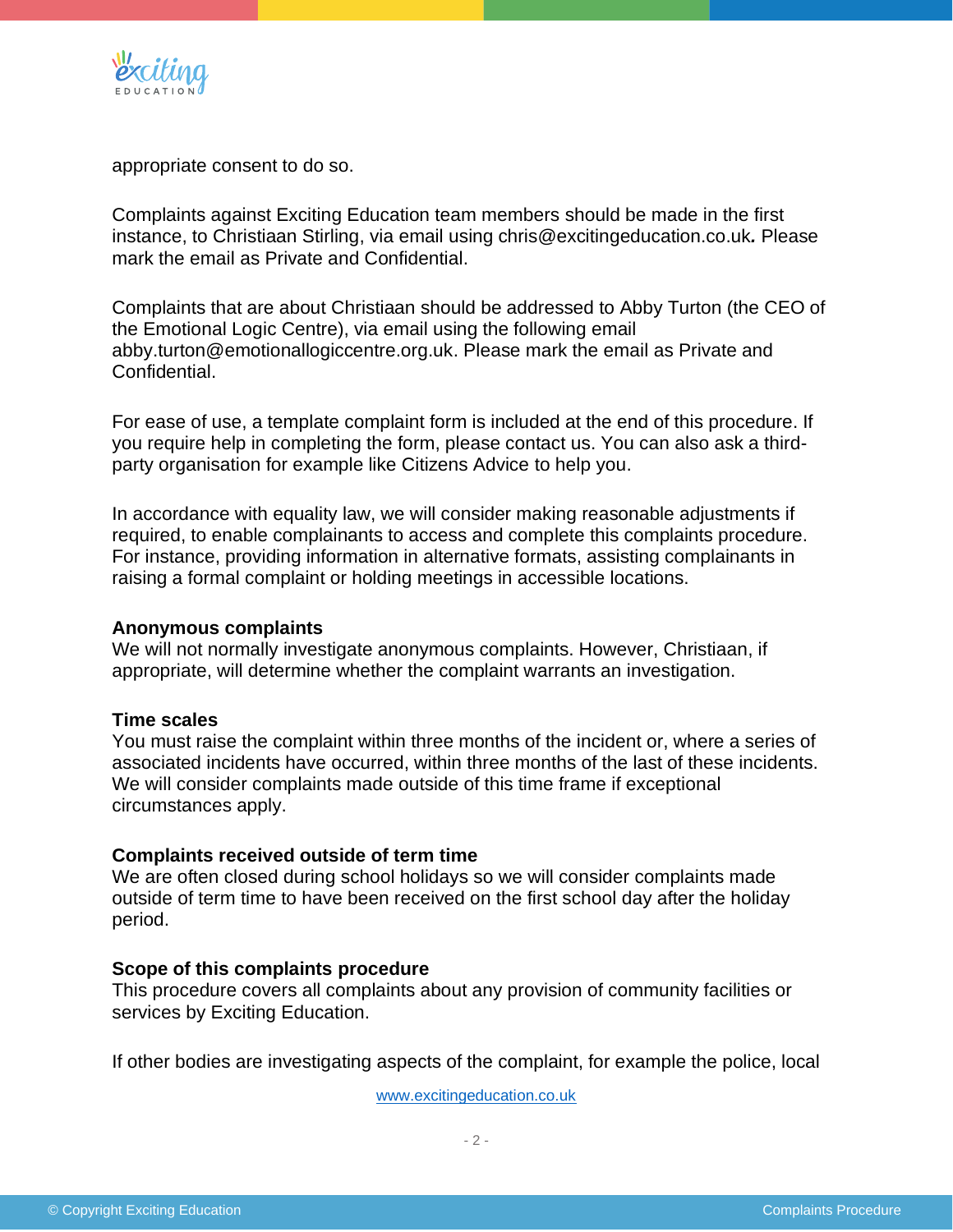

authority (LA) safeguarding teams or Tribunals, this may impact on our ability to adhere to the timescales within this procedure or result in the procedure being suspended until those public bodies have completed their investigations. If this happens, we will inform you of a proposed new timescale.

If a complainant commences legal action against Exciting Education in relation to their complaint, we will consider whether to suspend the complaints procedure until those legal proceedings have concluded.

#### **Resolving complaints**

At each stage in the procedure, Exciting Education wants to resolve the complaint. If appropriate, we will acknowledge that the complaint is upheld in whole or in part. In addition, we may offer one or more of the following:

- an explanation
- an admission that the situation could have been handled differently or better
- an assurance that we will try to ensure the event complained of will not recur
- an explanation of the steps that have been or will be taken to help ensure that it will not happen again and an indication of the timescales within which any changes will be made
- an undertaking to review our policies in light of the complaint
- an apology.

#### **Withdrawal of a complaint**

If a complainant wants to withdraw their complaint, we will ask them to confirm this in writing.

#### **Stage 1 – Informal complaints**

It is to be hoped that most concerns can be expressed and resolved on an informal basis. Concerns should initially be raised with the member of our team who you are dealing with. If the issue remains unresolved, the next step is to make a formal complaint.

# **Stage 2 – Formal complaints**

Formal complaints must be made to Christiaan Stirling, via email using chris@excitingeducation.co.uk (unless they are about him). This may be done in person or in writing (preferably on the Complaint Form).

Christiaan will record the date the complaint is received and will acknowledge receipt of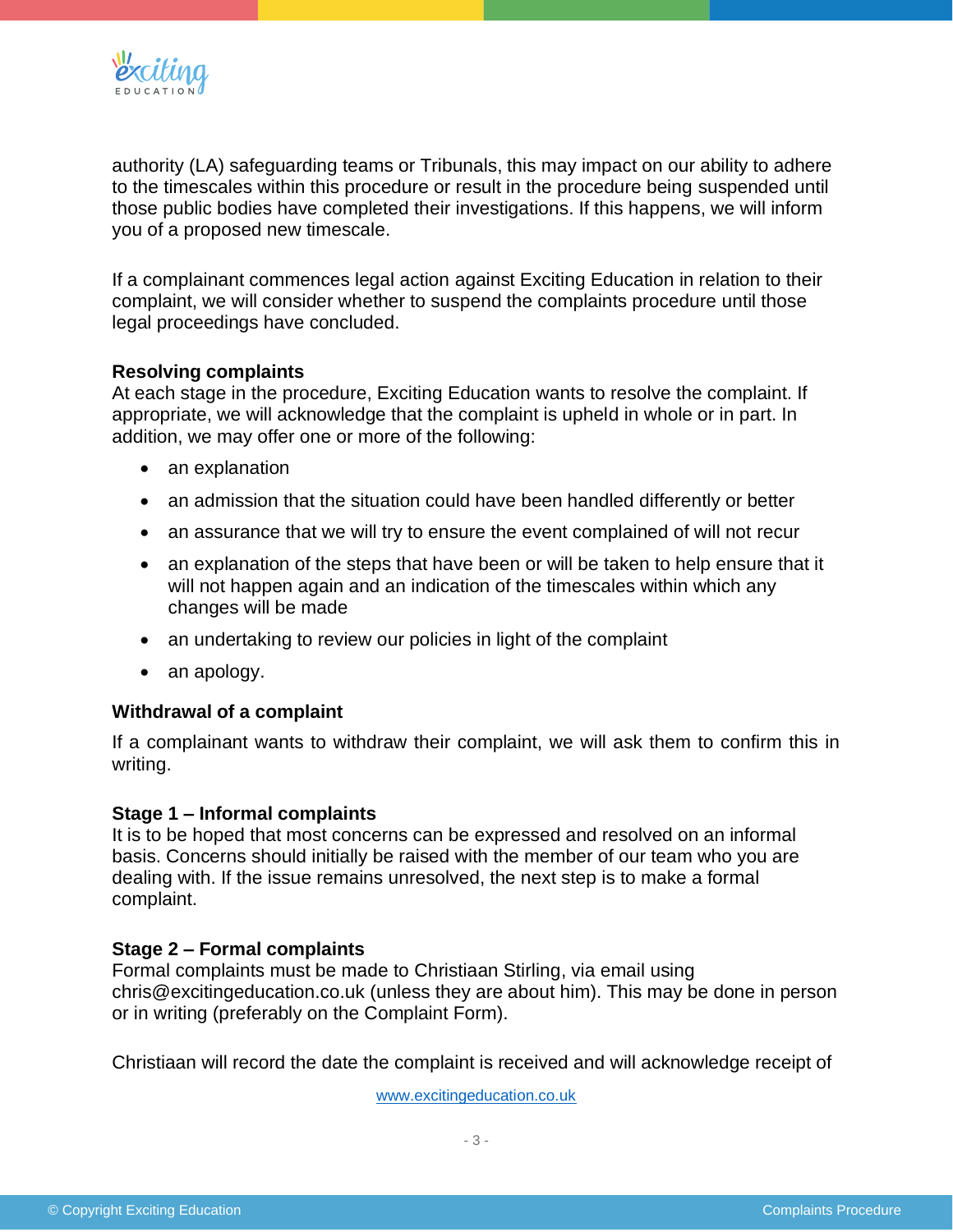

the complaint by email) within five working days.

Within this response, Christiaan will seek to clarify the nature of the complaint, ask what remains unresolved and what outcome the complainant would like to see. Christiaan can consider whether a face to face meeting is the most appropriate way of doing this.

During the investigation, Christiaan Stirling (or delegated investigator) will:

- if necessary, interview those involved in the matter and/or those complained of, allowing them to be accompanied if they wish
- keep a written record of any meetings/interviews in relation to their investigation.

At the conclusion of their investigation, Christiaan will provide a formal written response within ten working days of the date of receipt of the complaint.

If Christiaan is unable to meet this deadline, he will provide the complainant with an update and revised response date.

The response will detail any actions taken to investigate the complaint and provide a full explanation of the decision made and the reason(s) for it. Where appropriate, it will include details of actions Exciting Education will take to resolve the complaint.

There is no higher appeal process than Stage 2 and the decisions made at this stage are final.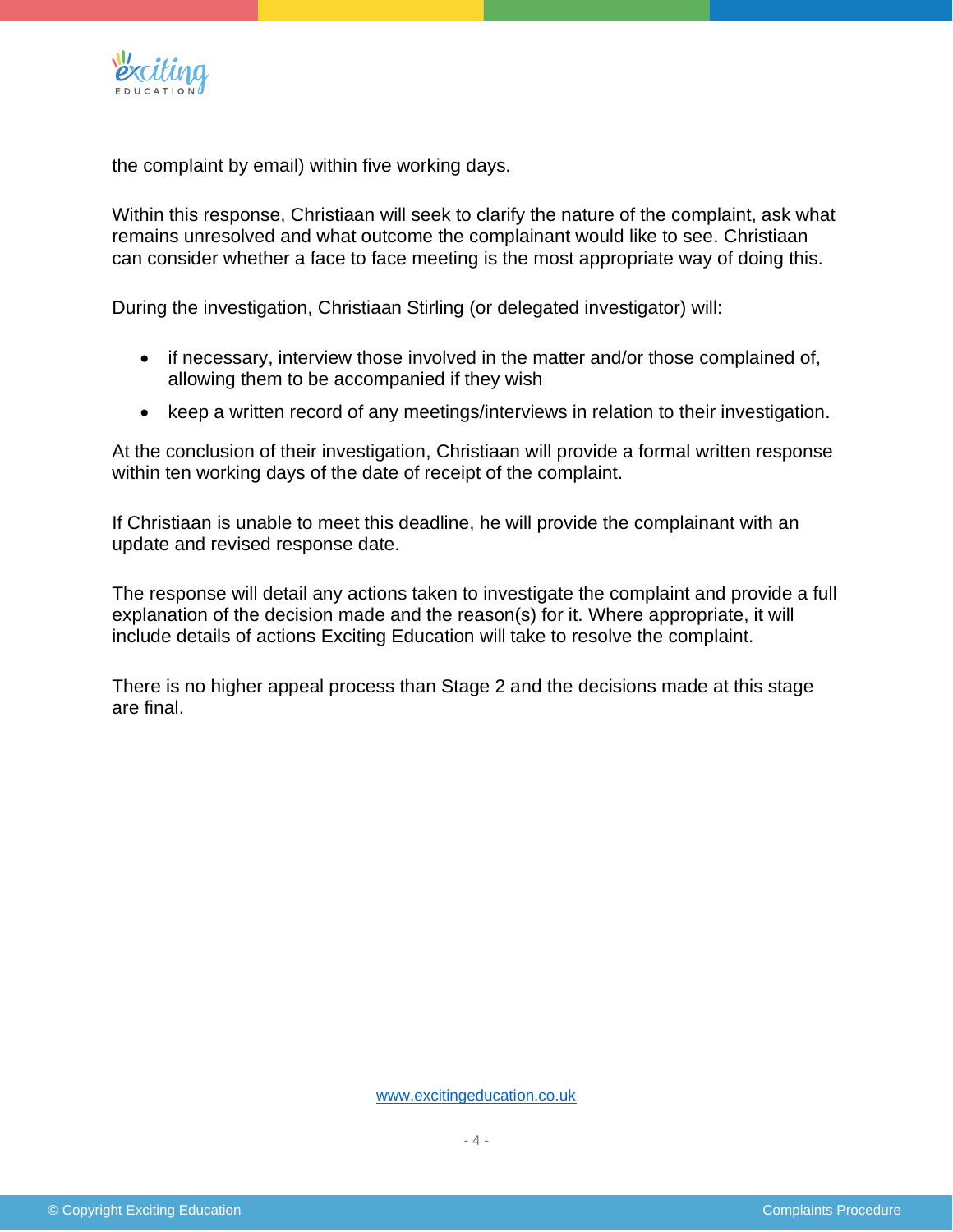

# **Complaint Form**

Please complete and return to Christiaan Stirling using chris@excitingeducation.co.uk who will acknowledge receipt and explain what action will be taken.

| Your name:                               |  |  |  |  |
|------------------------------------------|--|--|--|--|
|                                          |  |  |  |  |
|                                          |  |  |  |  |
| Pupil or child's name (if relevant):     |  |  |  |  |
|                                          |  |  |  |  |
|                                          |  |  |  |  |
| Your relationship to the pupil or child: |  |  |  |  |
|                                          |  |  |  |  |
|                                          |  |  |  |  |
| Your address:                            |  |  |  |  |
|                                          |  |  |  |  |
|                                          |  |  |  |  |
|                                          |  |  |  |  |
|                                          |  |  |  |  |
| Postcode:                                |  |  |  |  |
|                                          |  |  |  |  |
| Day time telephone number:               |  |  |  |  |
| <b>Evening telephone number:</b>         |  |  |  |  |
|                                          |  |  |  |  |
| <b>Email address:</b>                    |  |  |  |  |
|                                          |  |  |  |  |
|                                          |  |  |  |  |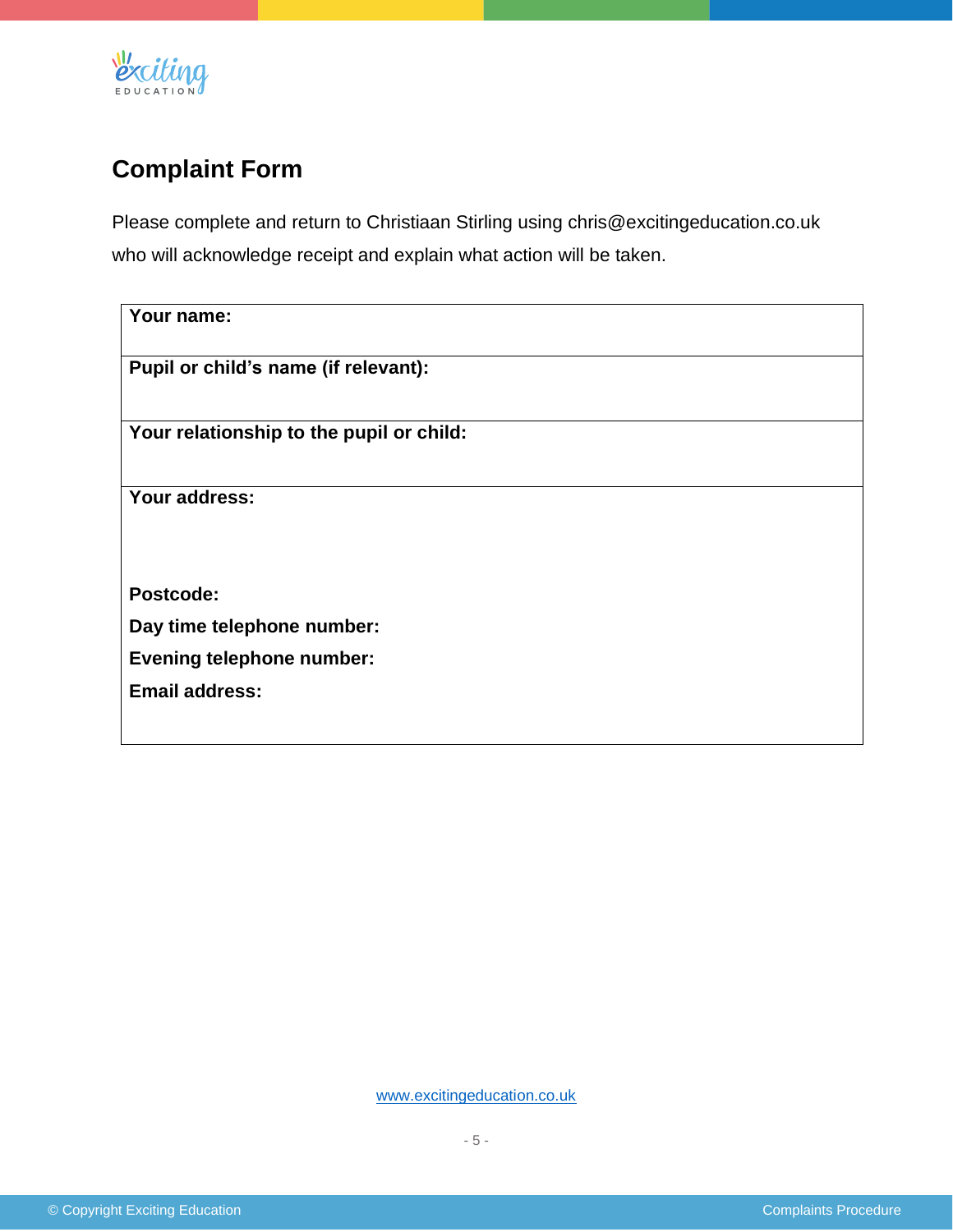

**Please give details of your complaint, including whether you have spoken to anybody else about it.**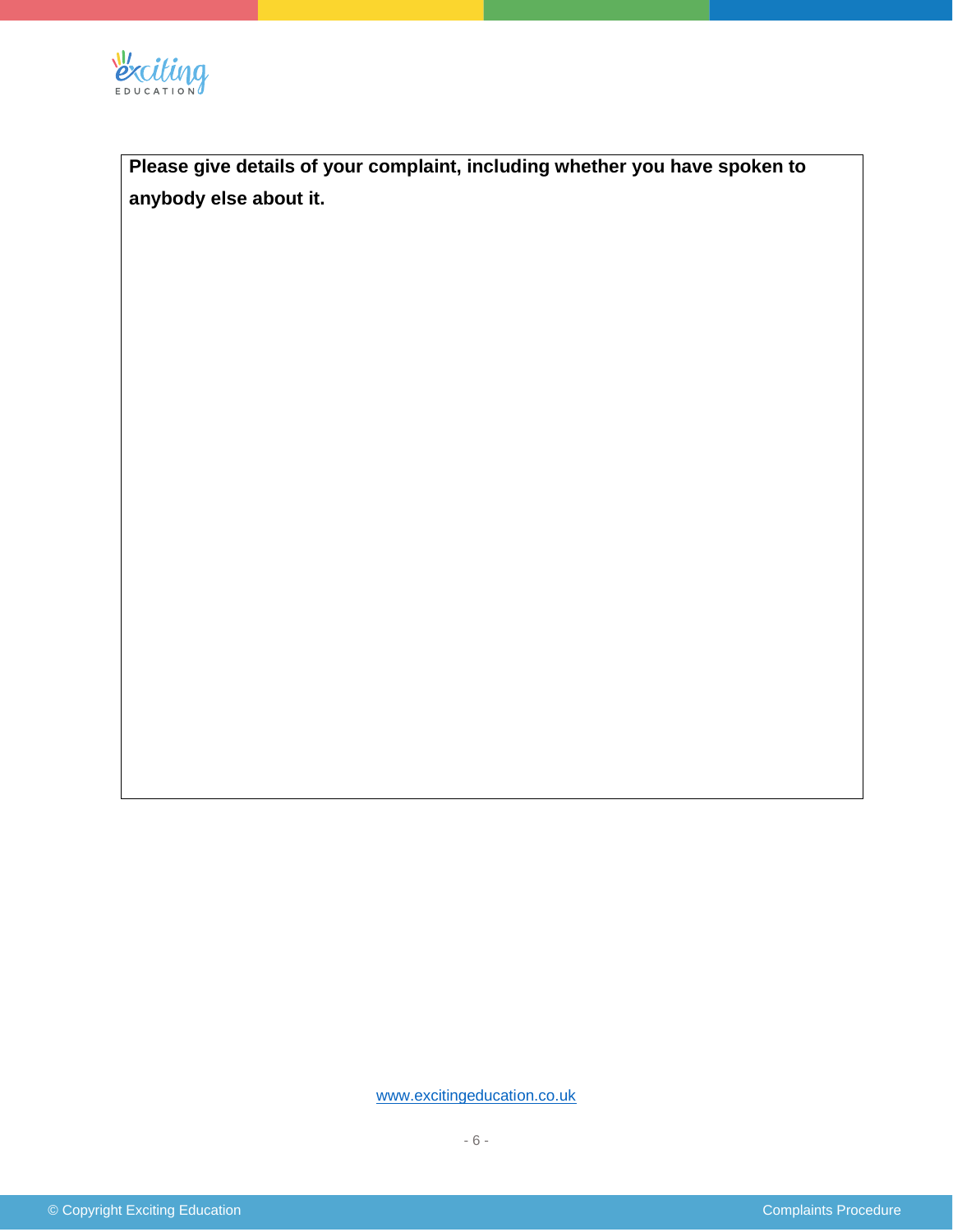

| What actions do you feel might resolve the problem at this stage? |  |  |  |  |
|-------------------------------------------------------------------|--|--|--|--|
|                                                                   |  |  |  |  |
|                                                                   |  |  |  |  |
|                                                                   |  |  |  |  |
|                                                                   |  |  |  |  |
|                                                                   |  |  |  |  |
|                                                                   |  |  |  |  |
|                                                                   |  |  |  |  |
|                                                                   |  |  |  |  |
|                                                                   |  |  |  |  |
|                                                                   |  |  |  |  |
| Are you attaching any paperwork? If so, please give details.      |  |  |  |  |
|                                                                   |  |  |  |  |
|                                                                   |  |  |  |  |
|                                                                   |  |  |  |  |
|                                                                   |  |  |  |  |
|                                                                   |  |  |  |  |
|                                                                   |  |  |  |  |
|                                                                   |  |  |  |  |
|                                                                   |  |  |  |  |
| <b>Signature:</b>                                                 |  |  |  |  |
|                                                                   |  |  |  |  |
| Date:                                                             |  |  |  |  |
| <b>Official use</b>                                               |  |  |  |  |
| Date acknowledgement sent:                                        |  |  |  |  |
| By who:                                                           |  |  |  |  |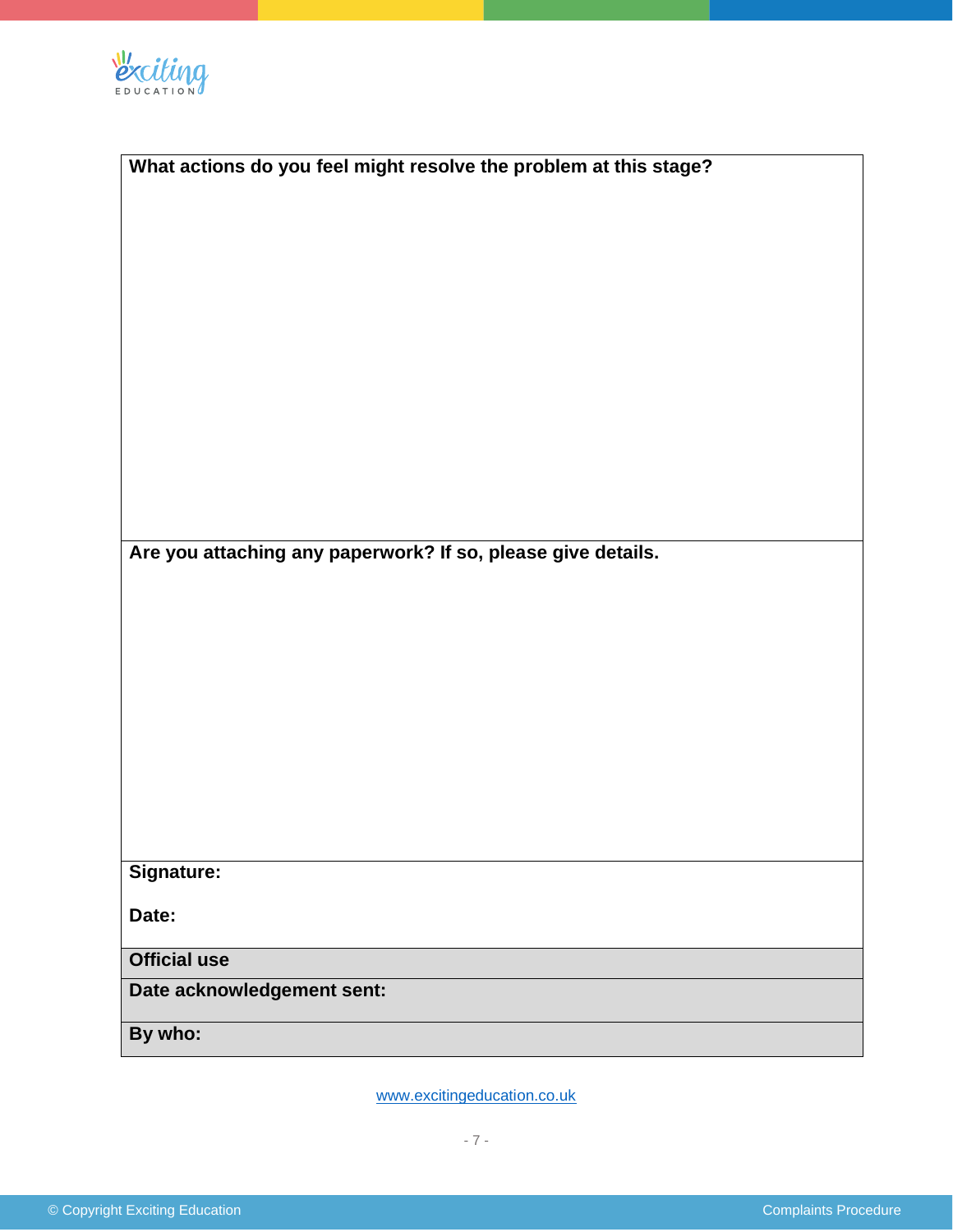

| Complaint referred to: |  |  |
|------------------------|--|--|
| <b>Action taken:</b>   |  |  |
|                        |  |  |
|                        |  |  |
|                        |  |  |
| Date:                  |  |  |

# **Roles and Responsibilities**

# **Complainant**

The complainant will receive a more effective response to the complaint if they:

- explain the complaint in full as early as possible
- co-operate with the Exciting Education in seeking a solution to the complaint
- respond promptly to requests for information or meetings or in agreeing the details of the complaint
- ask for assistance as needed
- treat all those involved in the complaint with respect
- refrain from publicising the details of their complaint on social media and respect confidentiality.

# **Investigator (usually the CEO)**

The investigator's role is to establish the facts relevant to the complaint by:

- providing a comprehensive, open, transparent and fair consideration of the complaint through:
	- o sensitive and thorough interviewing of the complainant to establish what has happened and who has been involved
	- [www.excitingeducation.co.uk](http://www.excitingeducation.co.uk/) o interviewing staff and children/young people and other people relevant to the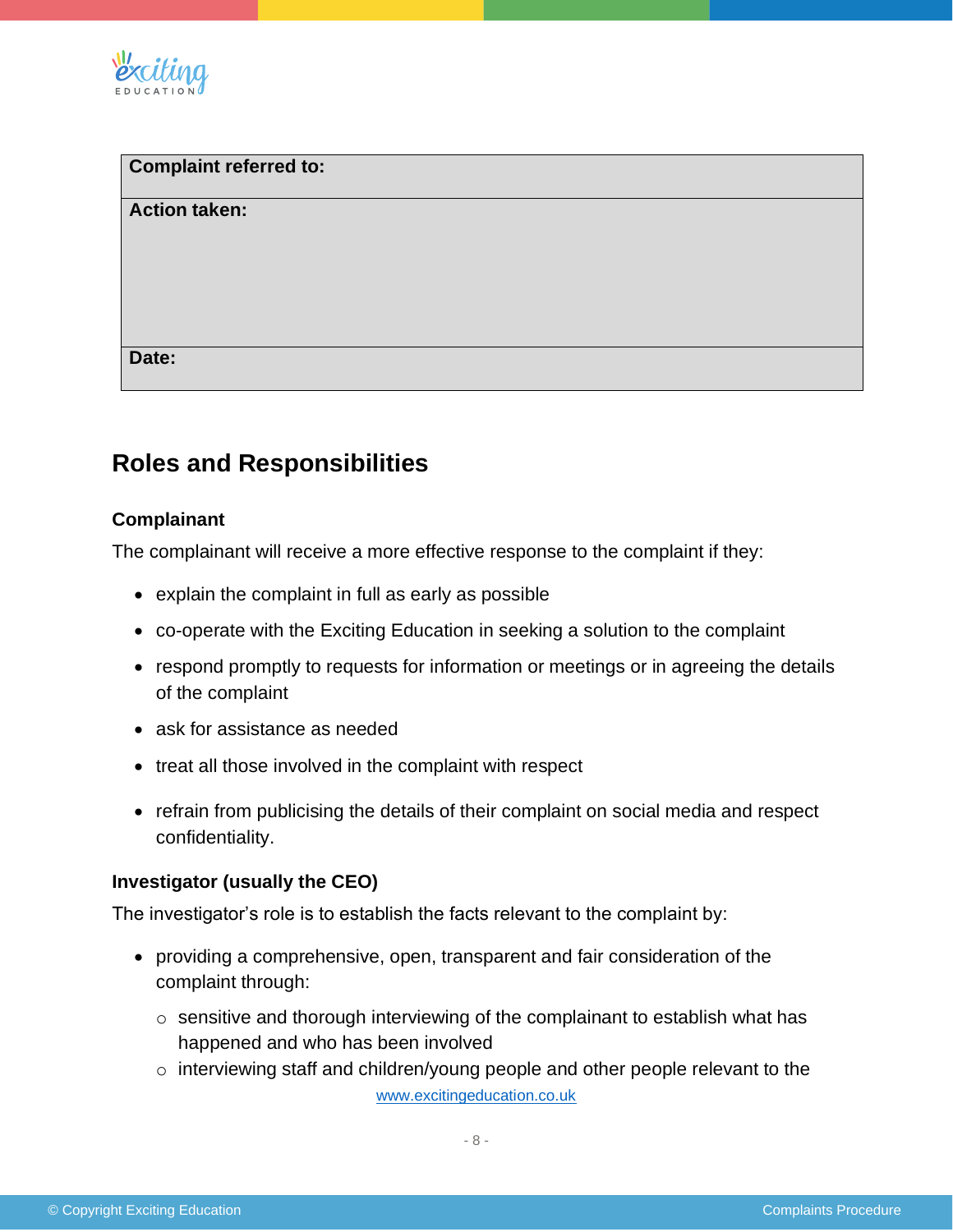

complaint

- o consideration of records and other relevant information
- o analysing information
- liaising with the complainant and the complaints co-ordinator as appropriate to clarify what the complainant feels would put things right.

The investigator should:

- conduct interviews with an open mind and be prepared to persist in the questioning
- keep notes of interviews or arrange for an independent note taker to record minutes of the meeting
- ensure that any papers produced during the investigation are kept securely pending any appeal
- be mindful of the timescales to respond
- prepare a comprehensive report for the head teacher or complaints committee that sets out the facts, identifies solutions and recommends courses of action to resolve problems.
- The CEO will then determine whether to uphold or dismiss the complaint and communicate that decision to the complainant, providing the appropriate escalation details.

# **Complaints Co-ordinator**

*(This could be the CEO / designated complaints team member providing administrative* 

#### *support)*

The complaints co-ordinator should:

- ensure that the complainant is fully updated at each stage of the procedure
- liaise with staff members, head teacher, Chair of Governors or the Clerk and to ensure the smooth running of the complaints procedure
- be aware of issues regarding:
	- $\circ$  sharing third party information